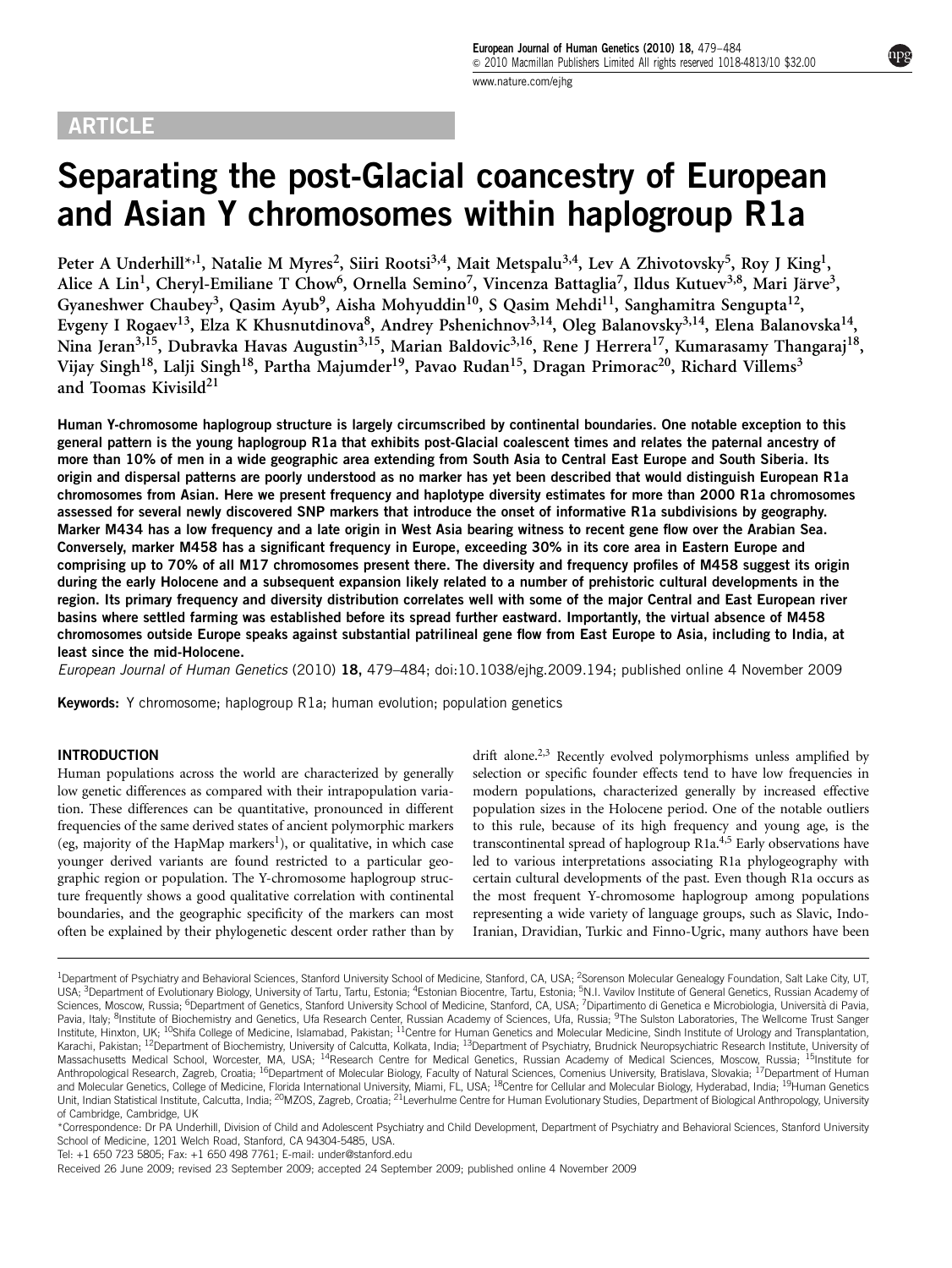Y-chromosome haplogroup R1a founders PA Underhill et al

particularly interested in the link between R1a and the Indo-European language family. For example, R1a frequency patterns have been discussed<sup>[6,7](#page-4-0)</sup> in the context of the purported link connecting Indo-European-speaking pastoralists and the archeological evidence on the distribution of the Kurgan culture in the Pontic steppe[.8](#page-4-0) A more precise interpretation of the underlying prehistoric and historic episodes of R1a chromosomes across this wide span of Eurasian geography remains largely unknown because of insufficient information on the phylogenetic subdivisions within haplogroup R1a. We address this shortcoming here by analyzing more than 11 000 DNA samples from across Eurasia, including more than 2000 from haplogroup R1a to ascertain the phylogenetic information of the newly discovered R1a-related SNPs. We also examine the STR diversity of the associated R1a subclades to better understand the demographic history and prehistoric cultural associations of one of the most widely spread and frequent Y-chromosome haplogroups in the world with post-Last Glacial Maximum origin.

#### MATERIALS AND METHODS

Twelve recently reported R1a markers ascertained in one R1a1 individual<sup>[2,9](#page-4-0)</sup> across extensive but unspecified coverage and two new SNPs discovered in two R1a1 individuals during a scan of  $\sim$  44 kb<sup>[10](#page-4-0)</sup> were genotyped by denaturing high-performance liquid chromatography (DHPLC) and confirmed by direct sequencing in an initial screening of 18 DNA samples belonging to haplogroup R1a from different geographic regions spanning Scandinavia to India. Twelve of these markers were derived in all individuals carrying the M17 mutation, whereas one of the markers, Page68, exhibited an ancestral allele in all samples and was therefore not evaluated further. In addition, two new SNPs were discovered. One (M434) while surveying another SNP reported in the flanking sequence of DYS438<sup>11</sup> by DHPLC in a globally representative collection of DNAs that included individuals from Pakistan, and another (M458) was discovered during the initial survey of the Hinds et  $a^{\beta}$  rs17250[9](#page-4-0)01 homopolymer variant. Markers M434 and M458 were variable in a subset of the 18 R1a screening samples and represent new informative subclades of R1a1. Another SNP (M334) was ascertained previously by DHPLC in one Estonian in a panel of 48 R1a1 samples. Marker M334 was not observed in an additional survey of 100 R1a1 Estonian samples and was not studied further. In the population surveys, the markers were genotyped either by DHPLC, RFLP or TaqMan (Applied Biosystems, Foster City, CA, USA) assays. Within specific haplogroups, median-joining networks were constructed. Specifications for the analyses are detailed in the relevant figure legends. The age of microsatellite variation within haplogroups was evaluated using the methodology described by Zhivotovsky et  $al^{12}$  $al^{12}$  $al^{12}$  as modified according to Sengupta et  $al^{13}$  $al^{13}$  $al^{13}$  using microsatellite evolutionary effective mutation rate of  $6.9 \times 10^{-4}$  per 25 years. Sample sizes and frequencies of the main R1a subclades are reported in Supplementary Tables 1–3. STR haplotype data are given in Supplementary Tables 4, 6 and 7. Supplementary Table 5 reports the primer sequences used in genotyping the informative SNPs.

#### RESULTS AND DISCUSSION

By using the new SNP markers, we were able to fractionate the R1a defining node into a nested series of branches that are reinforced by multiple phylogenetically equivalent mutations (inset, [Figure 1\)](#page-2-0). All chromosomes unresolved previously beyond the R1-M173\* leve[l14,15,35,36](#page-4-0) that were available to us are now attributed to either R1a\*-M420 or R1b\*-M343 haplogroups. Consequently, we revise the haplogroup nomenclature following the YCC guidelines.<sup>3,5</sup> Although the occurrences of the most basal haplogroup R1a\*-M420(xSRY10831.2) and the intermediate haplogroup R1a1\*-SRY10831.2(xM17) are rare (Supplementary Table S1), the descendent haplogroup R1a1a-M17 assemblage displays informative frequencies above a few percent in populations comprising a broad expanse of Eurasian geography ranging from Norway and Northeast Asia to south India, whereas frequencies above 10% occur in East Europe, West, South and central Asia (Supplementary Table S2, [Figure 1\)](#page-2-0). With the exception of a few localized low-frequency subhaplogroups,<sup>4,14,37</sup> the majority of haplogroup R1a1a chromosomes have remained so far phylogenetically indistinct.

#### Recent Arabian Sea gene flow

The marker M434, defining the novel Y-chromosome haplogroup R1a1a6, was observed altogether in 14 individual samples in our screening of 691 R1a1a chromosomes (Supplementary Table S3). Given these data, the haplogroup R1a1a6 distribution seems to be restricted mainly to Pakistan whereas the Omani R1a1a6 samples, all three of which share the same STR haplotype, indicate recent gene flow across the Persian Gulf. The low STR haplotype diversity of R1a1a6 and its absence in 212 Indian R1a1a samples suggest that the M434 mutation may have arisen recently in Pakistan.

#### In situ diversification in Central Europe

In contrast to the restricted geographic pattern of M434, the R1a1a7 defining marker, M458, was found to be variable in a number of populations, and thus it provides the first significant geographic compartmentalization within the overarching haplogroup R1a distribution. The haplogroup R1a1a7 distribution is confined to Central and Eastern Europe and does not extend eastward beyond the Ural Mountains or southward beyond Turkey (Supplementary Table S2, [Figure 2\)](#page-3-0). Its spread in the Caucasus is specific: although absent in the Dagestanian group, it is present at low frequencies both in the northwestern and southern populations, and in particular in Karanogays, who only relatively recently were spread as pastoral nomadic people alongside the Ponto-Caspian steppe belt. The highest frequency of haplogroup R1a1a7 (over 30%) is observed in Central and Southern Poland. Frequencies higher than 10% occur among Western and Eastern Slavic populations whereas elsewhere in Europe, including Southern Slavic groups, the frequency of the derived M458G allele decreases rapidly away from its frequency peak that coincides broadly with the overall R1a1a frequency maximum in Poland ([Figures 1 and](#page-2-0) [2](#page-2-0)). The R1a1a\*(xM458) chromosomes on the other hand are less frequent in Poland and display frequency maximums in Belarus and southwest Russia (Supplementary Table S2).

Analysis of associated STR diversity profiles revealed that among the R1a1a\*(xM458) chromosomes the highest diversity is observed among populations of the Indus Valley yielding coalescent times above 14 KYA (thousands of years ago), whereas the R1a1a\* diversity declines toward Europe where its maximum diversity and coalescent times of 11.2 KYA are observed in Poland, Slovakia and Crete. As islands such as Crete have been subject to multiple episodes of colonization from different source regions, it is not inconsistent that R1a1a\* Td predates the date of its first colonization by the first farmers approximately 9 KYA.[38](#page-4-0) Also noteworthy is the drop in R1a1a\* diversity away from the Indus Valley toward central Asia (Kyrgyzstan 5.6 KYA) and the Altai region (8.1 KYA) that marks the eastern boundary of significant R1a1a\* spread ([Figure 1](#page-2-0), Supplementary Table S4.). In Europe, Poland also has the highest R1a1a7-M458 diversity, corresponding to approximately an 11 KYA coalescent time (Supplementary Table S4). Other populations in Europe exhibit declining diversity when sampled at increasing distance away from Central Europe [\(Figure 2](#page-3-0)). Westward of the Rhine overall R1a1a frequency is low, signaling a genetic boundary with R1b varieties.[39](#page-4-0) However, the patterns of currently observed Y-chromosome diversity in East/Central Europe are unlikely to be explained solely by population movements of the last century.<sup>40</sup>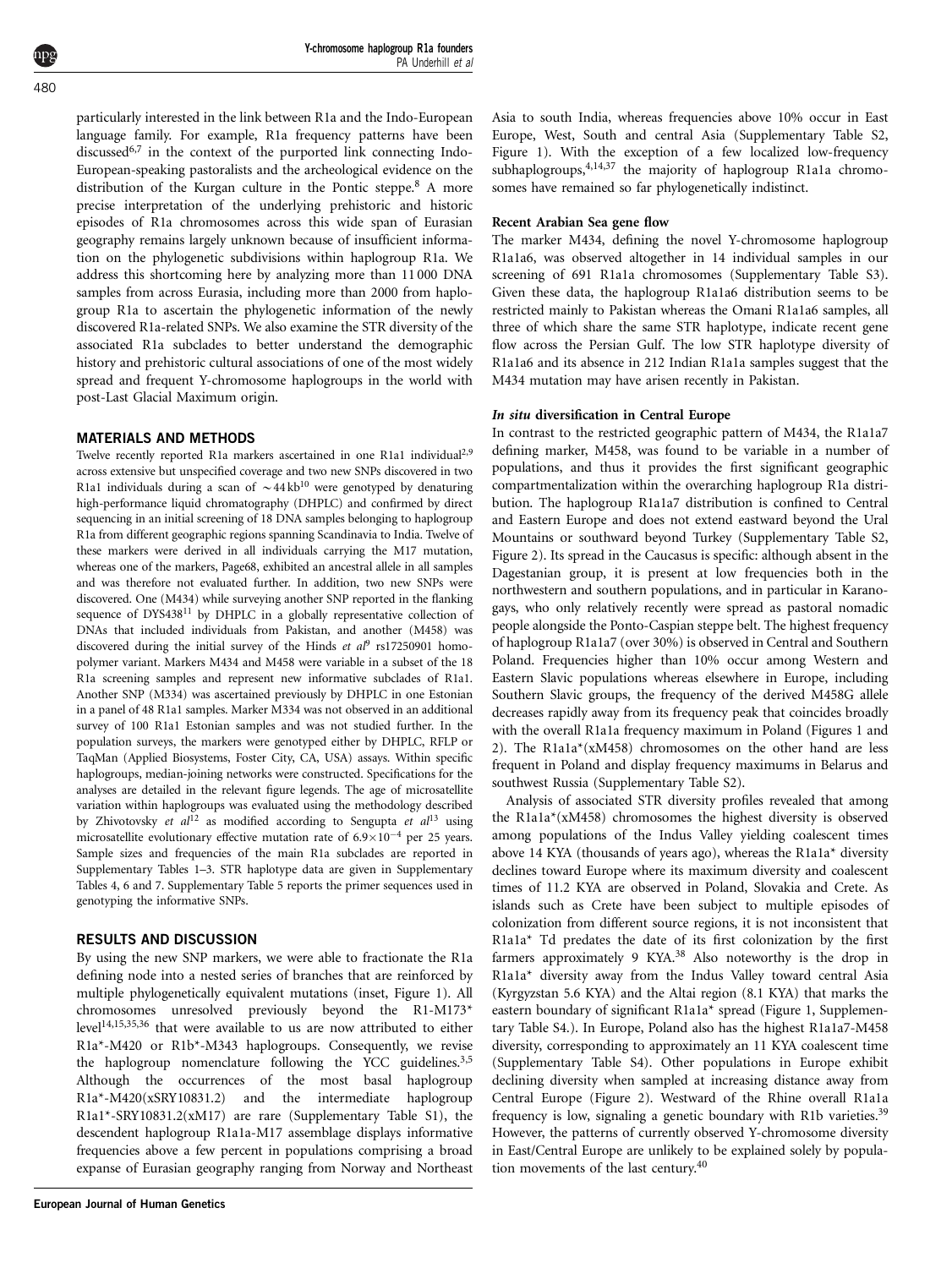<span id="page-2-0"></span>

Figure 1 Geographic distribution of haplogroup R1a1a frequency. Spatial frequency map was obtained applying the frequencies from Supplementary Table S2 and for 8429 individuals representing 118 populations from literature.[7,14–34](#page-4-0) Dots on the map indicate the approximate locations of the sampled populations. The frequency data were converted to isofrequency maps in Surfer software (version 7, Golden Software Inc., Golden, CO, USA) following the Kriging procedure. The inset map illustrates the available data (Supplementary Table S2) for the regional expansion times in KYA (thousands of years ago) of M17 Y-chromosomes. We note that especially in the latter case the density of the data points is too low for any viable geostatistical analyses. Phylogenetic tree relating SNP markers that define haplogroup R1a and its subgroups is shown in the inset. Previously described SNP markers<sup>[3](#page-4-0)</sup> are underlined. Markers M56, M157, M64.2, M87, M204, P98 and PK5 shown in gray font were not typed as they were previously detected at nonpolymorphic frequencies in other studies. PCR amplicons for 12 SNPs from Hinds et a $\beta$  (M420, M448, M44[9](#page-4-0), M459, M511, M513, M516 and rs17250901) and 2 from Repping et al<sup>[10](#page-4-0)</sup> (Page07 and Page68) were designed and tested for male specificity using female control DNA. The phylogenetic relationships of these SNPs were evaluated in a geographically diverse panel of 18 R1a1 samples and 2 R1b\* samples ranging from Northwest Europe to South Asia using DHPLC technology, and confirmed by direct sequencing of representative samples. Detailed specifications for these markers are given in Supplementary Table S5.

Although the median STR haplotype of the derived M458G allele differs from the median type of the ancestral M458A chromosomes at 3 of the 10 STR loci considered in our analyses, the STR data alone are not informative for unambiguous inference of whether an individual has the A or G allele (Supplementary Figures S1 and S2) underscoring the extent of STR saturation and the importance of SNP genotyping to assess phylogenetic ancestry even among closely related lineages.

#### Phylogeography

Haplogroup frequency, haplotype diversity and coalescent times are three parameters that can be considered as informative for making inferences about the origins and polarity of spread of alleles among populations. The most distantly related R1a chromosomes, that is, both R1a\* and R1a1\* (inset, Figure 1), have been detected at low frequency in Europe, Turkey, United Arab Emirates, Caucasus and Iran[14,41](#page-4-0) (Supplementary Table S1). The highest STR diversity of R1a1a\*(xM458) chromosomes are observed outside Europe, in particular in South Asia (Figure 1, Supplementary Table S4), but given the lack of informative SNP markers the ultimate source area of haplogroup R1a dispersals remains yet to be refined.

In Europe a large proportion of the R1a1a variation is represented by its presently identified subclade R1a1a7-M458 that is virtually absent in Asia. Its major frequency and relatively low diversity in Europe can be explained thus by a founder effect that according to our coalescent time estimation falls into the early Holocene period,  $7.9 \pm 2.6$  KYA (Supplementary Table S4). The highest regional date

of 10.7±4.1 KYA among Polish R1a1a7 carriers falls into the period of recolonization of this region by Mesolithic (Swiderian and subsequent cultures) settlers.<sup>42,43</sup> The time window of  $10-5$  KYA BP is a culturally complex juncture period between the Mesolithic and early Neolithic in Europe, thus, not allowing us to relate founder effect with any particular culture specifically. Most broadly, the autochthonous European origin of haplogroup R1a1a7, its narrow spatial distribution and the inversely related decreasing expansion times with increased distance from its core frequency and diversity area are suggestive of a notably successful demic expansion starting from a small subset of radiating founder lineages during the early Holocene period. It should be noted, though, that the inevitably large error margins of our coalescent time estimates do not allow us to exclude its association with the establishment of the mainstream Neolithic cultures, including the Linearbandkeramik (LBK), that flourished ca.  $7.5-6.5$  KYA BP in the Middle Danube (Hungary) and was spread further along the Rhine, Elbe, Oder, Vistula river valleys and beyond the Carpathian Basin[.44](#page-5-0)

#### Migratory and early agricultural zones

River valleys are migratory corridors for organisms including humans and such riparian habitats provide opportunities for the forager lifestyle, settled agriculture and establishment of trade networks. The Neolithic communities in Central Europe were primarily located on the margins of river valleys with fertile soils at elevations less than 500 m[.45](#page-5-0) Haplogroup R1a1a7-M458 diversity and frequency are highest

European Journal of Human Genetics

481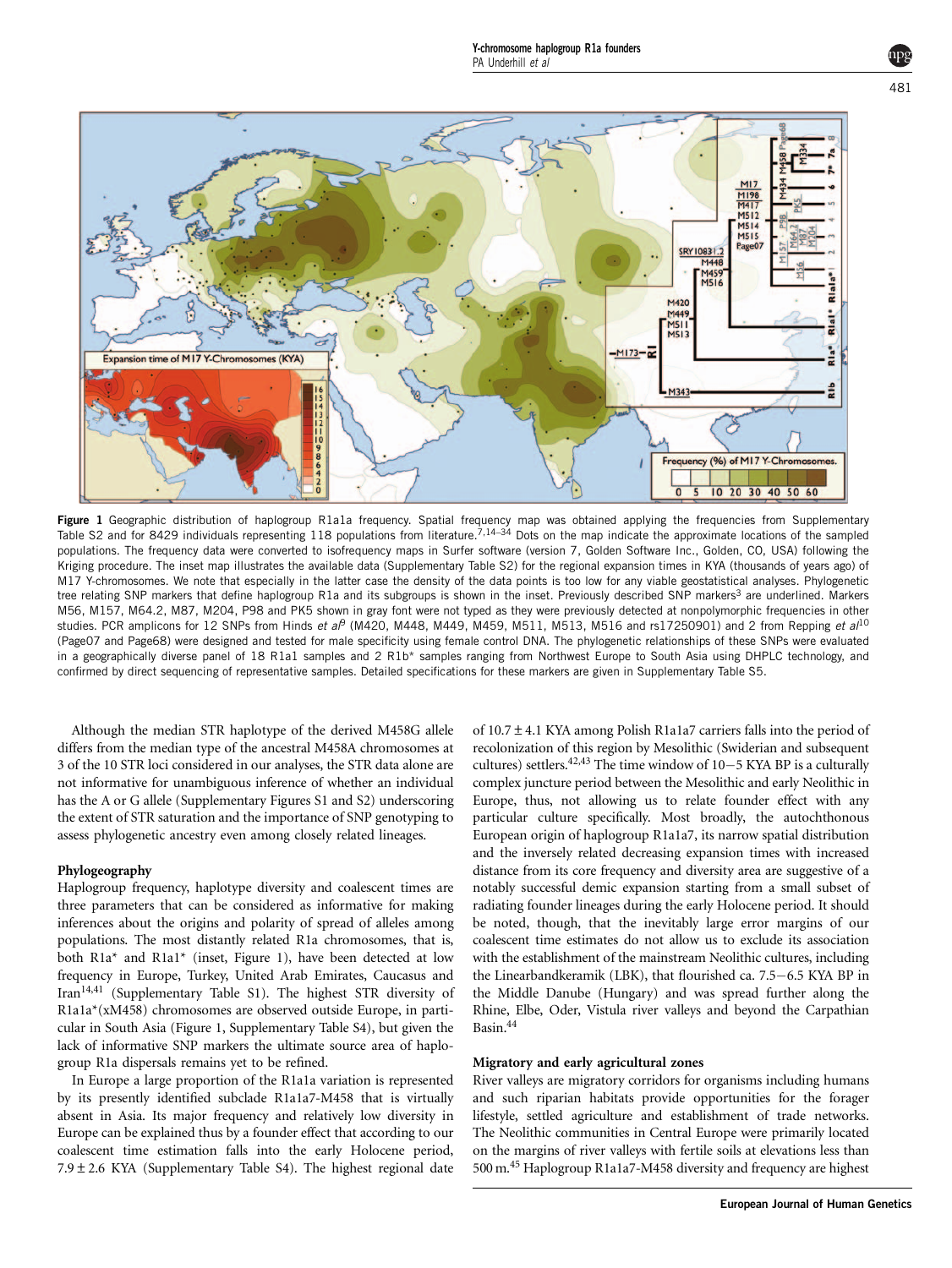

Figure 2 Geographic distribution of haplogroup R1a1a7-M458 frequency. The spatial frequency map was obtained applying the frequencies from Supplementary Table S2 (dots on the map indicate the approximate locations of the sampled populations) to the Surfer software (version 7, Golden Software Inc., Golden, CO, USA) following the Inverse Distance to Power (Power 3.75; smoothness 0) procedure with added break lines indicated by dashed blue lines in the seas. Spatial distribution of the expansion times of the regional M458 derived Y-chromosomes is shown in the lower left inset map according to data in Supplementary Table S4. See text for discussion concerning the spread of M458 lineages with the major European river basins (shown in blue) and major Neolithic and Metal Age cultures.

in river basins known to be associated with several early and late Neolithic cultures (Figure 2, Supplementary Figure S3). Assuming the founder effect we detect originated in the sparse Mesolithic population of Central-North Europe, the genetic evidence suggests strong cultural interaction and admixture occurred between the pioneer horticultural groups and local foragers, which resulted in widespread adaptation of the Neolithic lifestyle by indigenous residents. This interpretation is consistent with computational models indicating that although the process of the expansion of farming communities throughout much of Europe would have been demic, even minute amounts of gene flow from foragers over a long time period would have lead to a predominantly Mesolithic contribution to their admixed offspring[.46](#page-5-0) Following this model, it would not be surprising to associate a localized Neolithic demic expansion with a genetic lineage absent in the Fertile Crescent where farming originated and where other Y-chromosome haplogroups, such as G and J, have been associated with the initial demic spread of farming toward Southeast Europe.<sup>38</sup> However, it should be noted that ancient mtDNA evidence from the Central European Mesolithic and LBK sites shows a lack of substantial continuity between Mesolithic, Neolithic and presently living populations of the area.<sup>47,48</sup> Notably, mtDNA haplogroups R1a, U4, U5, HV3 and HV4, which have been inferred to have pre-Neolithic spread in East Europe, occur at marginally low frequencies in India[.49](#page-5-0)

It is noteworthy that the LCT-13910T allele associated with lactase persistence and agricultural pastoralism overlaps broadly with the spatial distribution<sup>[50](#page-5-0)</sup> of the derived M458G allele. Direct ancient DNA evidence suggests that the lactase persistence allele would have reached high frequency in this area, likely due to strong positive selection, only after the LBK period.<sup>51</sup> However, computer simulations have shown that its increased frequency particularly in North Europe does not

necessarily imply stronger effect of positive selection there than in other parts of Europe[.52](#page-5-0) Ancient DNA evidence for the Y-chromosome M458G allele is still lacking and it is therefore possible only to speculate about its existence and prevalence in Neolithic Europe. Beyond its spread in the Central European river basins (Figure 2), the LBK extended around the northern Carpathians into the steppe zone of Ukraine and participated in the establishment of the Cris¸ culture.[53](#page-5-0) Our data showing high frequency of R1a1a north of the Carpathians and its lower frequency to the South, in the Tisza river valley, are consistent with the genetic boundary previously reported for this region.<sup>16</sup>

#### Copper and Bronze age parallels

Figure 2 also shows a remarkable geographic concordance of the R1a1a7-M458 distribution with the Chalcolithic and Early Bronze Age Corded Ware (CW) cultures of Europe that prospered from ca. 5.5-4.5 KYA BP.<sup>[54](#page-5-0)</sup> Ancient DNA evidence from a 4600-year-old multiple burial unearthed near Eulau, Germany and attributed to the Central European CW culture, identified the remains of three males carrying the SRY10831.2 mutation and sharing the same YSTR haplotype, implying a single family lineage.<sup>[55](#page-5-0)</sup> Although haplogroup affiliation cannot be inferred with certainty from STR data alone, a composite 15-locus YSTR haplotype representing the ancient lineage suggests its potential R1a1a\*(xM458) membership due to four alleles (DYS391=11, DYS439=10, DYS389B=17 and DYS458=15) shared with the median R1a1a\*(xM458) haplotype (Supplementary Tables S4 and S7). Interestingly, from the list of regional median haplotypes, the ancient haplotype is most similar to the German R1a1a\*(xM458) type.

<span id="page-3-0"></span>482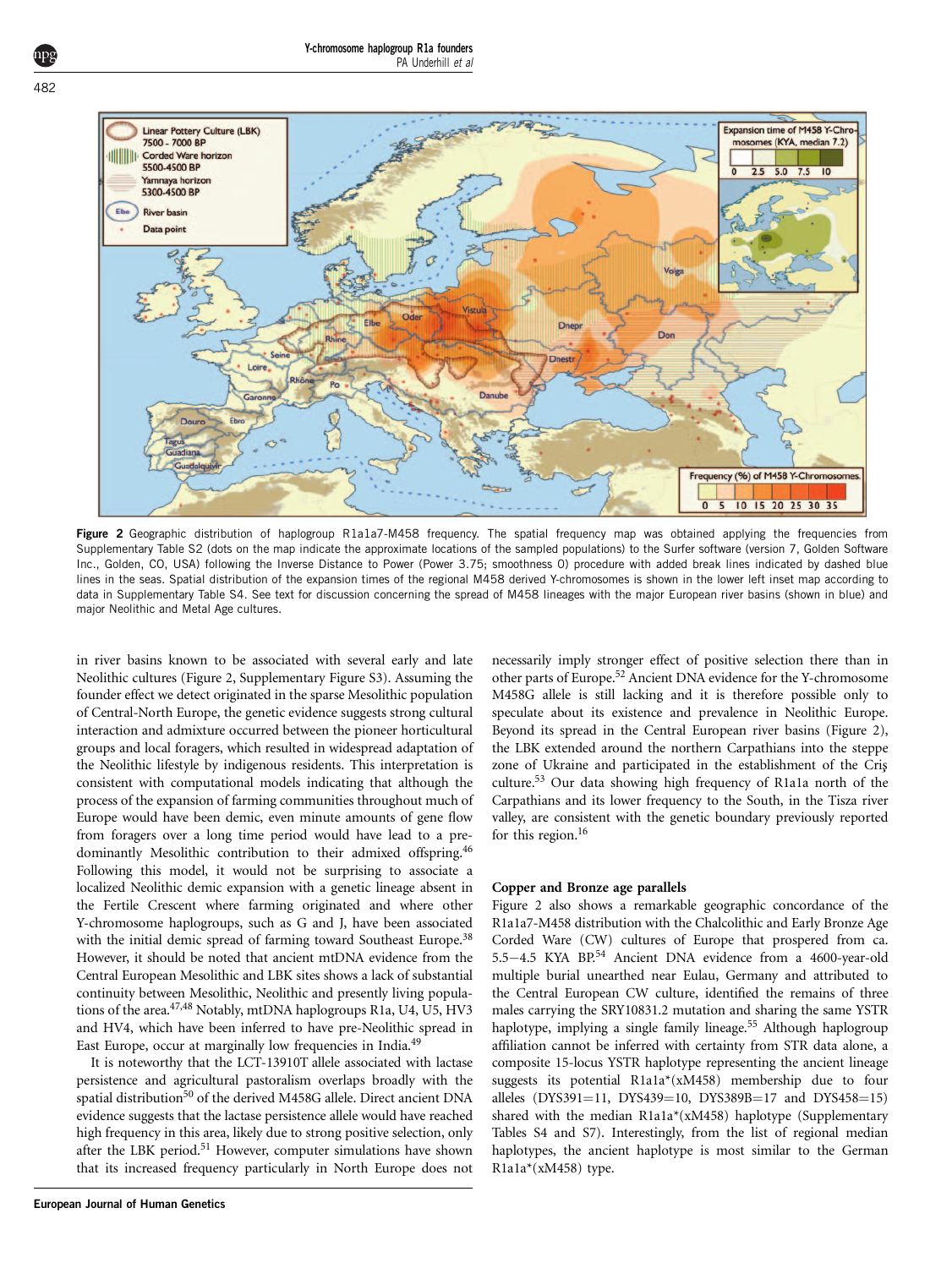## <span id="page-4-0"></span>Indo-Europeans

A final comment can be made concerning the relationship between R1a phylogeography and contested origin of Indo-Europeans that is generally, though not solely, attributed to either Anatolia, the South Caucasus or the North Pontic-Caspian regions (Gray and Atkinson<sup>[56](#page-5-0)</sup> and references therein). Haplogroup R1a1a occurs in all three of these areas and beyond at informative frequencies ([Figure 1](#page-2-0)). Consistent with its wide geographic spread, the coalescent time estimates of R1a1a correlate with the timing of the recession of the Last Glacial Maximum and predate the upper bound of the age estimate of the Indo-European language tree. Although virtually absent among Romance, Celtic and Semitic speakers, the presence and overall frequency of haplogroup R1a does not distinguish Indo-Iranian, Finno-Ugric, Dravidian or Turkic speakers from each other. Some contrast, however, is unfolding in its subclade frequencies. Although the R1a1a\* frequency and diversity is highest among Indo-Aryan and Dravidian speakers, the subhaplogroup R1a1a7-M458 frequency peaks among Slavic and Finno-Ugric peoples. Although this distinction by geography is not directly informative about the internal divisions of these separate language families, it might bear some significance for assessing dispersal models that have been proposed to explain the spread of Indo-Aryan languages in South Asia as it would exclude any significant patrilineal gene flow from East Europe to Asia, at least since the mid-Holocene period.

#### CONFLICT OF INTEREST

The authors declare no conflict of interest.

#### ACKNOWLEDGEMENTS

We thank all the men who donated DNA samples used in this study. This research was supported by the European Union European Regional Development Fund through the Centre of Excellence in Genomics, Estonian Biocentre and Tartu University, EC Grant ECOGENE (205419) to Estonian Biocentre, Estonian Science Foundation Grant No. 7445 (to SR) and Estonian Basic Research Grant SF 0270177s08 (to RV), Croatian Ministry of Science, Education and Sports Grant 196-1962766-2751 (to PR), grants of the RAS Programs 'Origin and Evolution of the Biosphere' and 'Molecular and Cell Biology' to LZ, a grant to OS by V Compagnia di San Paolo and Progetti di Ricerca Interesse Nazionale 2007 (Italian Ministry of the University), and the grant of the Ministry of Education of the Slovak Republic and of Slovak Academy of Sciences – VEGA No. 1/3245/06 to MB. QA, AM and SQM were supported by The Wellcome Trust. We thank Scott R Woodward and the Sorenson Molecular Genealogy Foundation for providing support for AAL and PAU.

- 1 Frazer KA, Ballinger DG, Cox DR et al: A second generation human haplotype map of over 3.1 million SNPs. Nature 2007; 449: 851–861.
- 2 Underhill PA, Kivisild T: Use of Y chromosome and mitochondrial DNA population structure in tracing human migrations. Annu Rev Genet 2007; 41: 539–564.
- 3 Karafet TM, Mendez FL, Meilerman MB, Underhill PA, Zegura SL, Hammer MF: New binary polymorphisms reshape and increase resolution of the human Y chromosomal haplogroup tree. Genome Res 2008; 18: 830-838.
- 4 Underhill PA, Shen P, Lin AA et al: Y chromosome sequence variation and the history of human populations. Nat Genet 2000; 26: 358–361.
- 5 YCC: A nomenclature system for the tree of human Y-chromosomal binary haplogroups. Genome Res 2002; 12: 339–348.
- 6 Quintana-Murci L, Krausz C, Zerjal T et al: Y-chromosome lineages trace diffusion of people and languages in southwestern Asia. Am J Hum Genet 2001; 68: 537–542.
- 7 Wells RS, Yuldasheva N, Ruzibakiev R et al: The Eurasian heartland: a continental perspective on Y-chromosome diversity. Proc Natl Acad Sci USA 2001; 98: 10244–10249.
- 8 Gimbutas M: Proto-Indo-European culture. The Kurgan culture during the fifth, fourth, and third millenia B.C.; in Cardona G, Hoenigswald HM, Senn A (eds): Indo-European and Indo-Europeans. Philadelphia: University of Pennsylvania Press, 1970, pp 155–195.
- 9 Hinds DA, Stuve LL, Nilsen GB et al: Whole-genome patterns of common DNA variation in three human populations. Science 2005; 307: 1072–1079.
- 10 Repping S, van Daalen SK, Brown LG et al: High mutation rates have driven extensive structural polymorphism among human Y chromosomes. Nat Genet 2006: 38: 463–467.
- 11 Gusmão L. Alves C, Costa S et al: Point mutations in the flanking regions of the Y-chromosome specific STRs DYS391, DYS437 and DYS438. Int J Legal Med 2002; 116: 322–326.
- 12 Zhivotovsky LA, Underhill PA, Cinnioğlu C et al: The effective mutation rate at Y chromosome short tandem repeats, with application to human population-divergence time. Am J Hum Genet 2004; 74: 50–61.
- 13 Sengupta S, Zhivotovsky LA, King R et al: Polarity and temporality of high-resolution Y-chromosome distributions in India identify both indigenous and exogenous expansions and reveal minor genetic influence of Central Asian pastoralists. Am J Hum Genet 2006; 78: 202–221.
- 14 Regueiro M, Cadenas AM, Gayden T, Underhill PA, Herrera RJ: Iran tricontinental nexus for Y-chromosome driven migration. Hum Hered 2006; 61: 132–143.
- 15 Cadenas AM, Zhivotovsky LA, Cavalli-Sforza LL, Underhill PA, Herrera RJ: Y-chromosome diversity characterizes the Gulf of Oman. Eur J Hum Genet 2008; 16: 374–386.
- 16 Stefan M, Stefanescu G, Gavrila L et al: Y chromosome analysis reveals a sharp genetic boundary in the Carpathian region. Eur J Hum Genet 2001; 9: 27–33.
- 17 Al-Zahery N, Semino O, Benuzzi G et al: Y-chromosome and mtDNA polymorphisms in Iraq, a crossroad of the early human dispersal and of post-Neolithic migrations. Mol Phylogenet Evol 2003; 28: 458–472.
- 18 Bosch E, Calafell F, Comas D, Oefner PJ, Underhill PA, Bertranpetit J: High-resolution analysis of human Y-chromosome variation shows a sharp discontinuity and limited gene flow between northwestern Africa and the Iberian Peninsula. Am J Hum Genet 2001; 68: 1019–1029.
- 19 Deng W, Shi B, He X et al: Evolution and migration history of the Chinese population inferred from Chinese Y-chromosome evidence. J Hum Genet 2004: 49: 339-348.
- 20 Di Giacomo F, Luca F, Anagnou N et al: Clinal patterns of human Y chromosomal diversity in continental Italy and Greece are dominated by drift and founder effects. Mol Phylogenet Evol 2003; 28: 387–395.
- 21 Karafet T, Xu L, Du R et al: Paternal population history of East Asia: sources, patterns, and microevolutionary processes. Am J Hum Genet 2001; 69: 615-628.
- 22 Karafet TM, Osipova LP, Gubina MA, Posukh OL, Zegura SL, Hammer MF: High levels of Y-chromosome differentiation among native Siberian populations and the genetic signature of a boreal hunter-gatherer way of life. Hum Biol 2002; 74: 761-789.
- 23 Karlsson AO, Wallerström T, Gotherström A, Holmlund G: Y-chromosome diversity in Sweden – a long-time perspective. Eur J Hum Genet 2006; 14: 963–970.
- 24 Katoh T, Munkhbat B, Tounai K et al: Genetic features of Mongolian ethnic groups revealed by Y-chromosomal analysis. Gene 2005; 346: 63–70.
- 25 Kharkov VN: Structure of Y-chromosomal Lineages in Siberian Populations. Tomsk: Siberian Division of Russian Academy of Medical Sciences, 2005.
- 26 Kivisild T, Rootsi S, Metspalu M et al: The genetic heritage of the earliest settlers persists both in Indian tribal and caste populations. Am J Hum Genet 2003; 72: 313–332.
- 27 Lappalainen T, Koivumaki S, Salmela E et al: Regional differences among the Finns: a Y-chromosomal perspective. Gene 2006; 376: 207–215.
- 28 Lappalainen T, Laitinen V, Salmela E et al: Migration waves to the Baltic Sea region. Ann Hum Genet 2008; 72: 337–348.
- 29 Qamar R, Ayub Q, Mohyuddin A et al: Y-chromosomal DNA variation in Pakistan. Am J Hum Genet 2002; 70: 1107–1124.
- 30 Sahoo S, Singh A, Himabindu G et al: A prehistory of Indian Y chromosomes: evaluating demic diffusion scenarios. Proc Natl Acad Sci USA 2006; 103: 843-848.
- 31 Semino O, Passarino G, Oefner PJ et al: The genetic legacy of Paleolithic Homo sapiens sapiens in extant Europeans: a Y chromosome perspective. Science 2000; 290: 1155–1159.
- 32 Semino O, Santachiara-Benerecetti AS, Falaschi F, Cavalli-Sforza LL, Underhill PA: Ethiopians and Khoisan share the deepest clades of the human Y-chromosome phylogeny. Am J Hum Genet 2002; 70: 265–268.
- 33 Zalloua PA, Xue Y, Khalife J et al: Y-chromosomal diversity in Lebanon is structured by recent historical events. Am J Hum Genet 2008; 82: 873–882.
- 34 Zerjal T, Wells R, Yuldasheva N, Ruzibakiev R, Tyler-Smith C: A genetic landscape reshaped by recent events: Y-chromosomal insights into Central Asia. Am J Hum Genet 2002; 71: 466–482.
- 35 Cinnioğlu King R, Kivisild T et al: Excavating Y-chromosome haplotype strata in Anatolia. Hum Genet 2004; 114: 127–148.
- 36 Luis JR, Rowold DJ, Regueiro M et al: The Levant versus the Horn of Africa: evidence for bidirectional corridors of human migrations. Am J Hum Genet 2004; 74: 532–544.
- 37 Mohyuddin A, Ayub Q, Underhill PA, Tyler-Smith C, Mehdi SQ: Detection of novel Y SNPs provides further insights into Y chromosomal variation in Pakistan. J Hum Genet 2006; 51: 375–378.
- 38 King RJ, Ozcan SS, Carter T et al: Differential Y-chromosome Anatolian influences on the Greek and Cretan Neolithic. Ann Hum Genet 2008; 72: 205–214.
- 39 Kayser M, Lao O, Anslinger K et al: Significant genetic differentiation between Poland and Germany follows present-day political borders, as revealed by Y-chromosome analysis. Hum Genet 2005; 117: 428–443.
- 40 Woźniak M, Grzybowski T, Starzyñski J, Marciniak T; Continuity of Y chromosome haplotypes in the population of Southern Poland before and after the Second World War. Forensic Sci Int 2007; 1: 134–140.